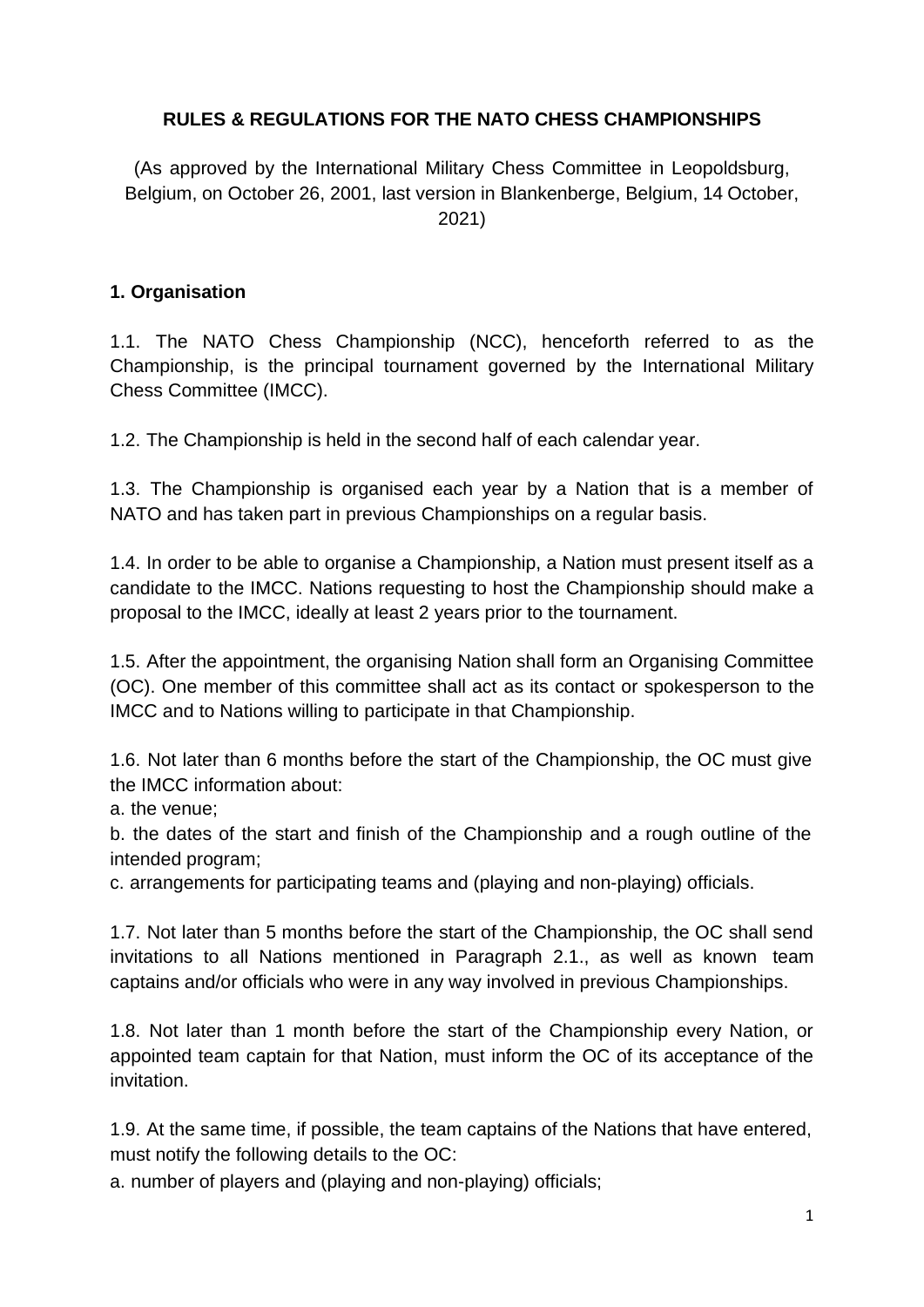b. name, initials and (if possible) rank/function of each person;

c. FIDE and/or national rating of each player (according to the most recent FIDE and/or national rating list); all players must have a FIDE ID (required from FIDE as of August 12, 2013 for every foreign player in the country the venue is held). Team captains/officials are to ensure that all of their players have a FIDE ID before arriving at the tournament; also the URL where on the internet the last official national ratings can be found.

d. estimated time of arrival at the venue.

# **2. Participants**

2.1. The following Nations are allowed to enter in the Championship:

a. NATO member States;

b. States that are in the process of becoming NATO member States;

c. States with which NATO has formed a special relationship (to be approved by both the IMCC and the OC).

2.2. The following persons are allowed to participate in the Championship:

a. members of the armed forces of the participating Nations;

b. persons who are not members of the armed forces but are employed, on a permanent basis, by the Ministries of Defence of the participating Nations.

c. team captains/officials and regular players who have competed at NCCs 5 and 8 times respectively and received therefore lifetime membership. Up to 3 lifetime members per nation can compete at the NCCs providing the OC is able to host them. Lifetime members cannot represent their national teams (unless they fall under articles 2.2.a or 2.2.b) and they are not included within the 6 players and 2 officials per nation. Every hosting nation can decide individually if there is a capacity to invite lifetime members and veterans in addition to the 8 players under article 2.4.

2.3. A person who has resigned from the armed forces, or is not employed any more by the Ministry of Defence, of a participating Nation, and whose date of resignation lies no more than 1 year before the date of the first round of the Championship in question, is also allowed to participate, as a team member, in that tournament.

2.4. A participating Nation team consists of no more than 6 national and 2 NATO Team players, except in special cases where the IMCC and the OC accepts more NATO or additional players.

2.5. Other persons from participating Nations may, at their request and after approval by the IMCC, participate in the Championship both individually and as members of a "NATO team". In giving this approval, the IMCC is not bound by the rules stated in Paragraphs 2.2. and 2.3. These persons are not eligible to any prizes stated in Paragraph 4.4.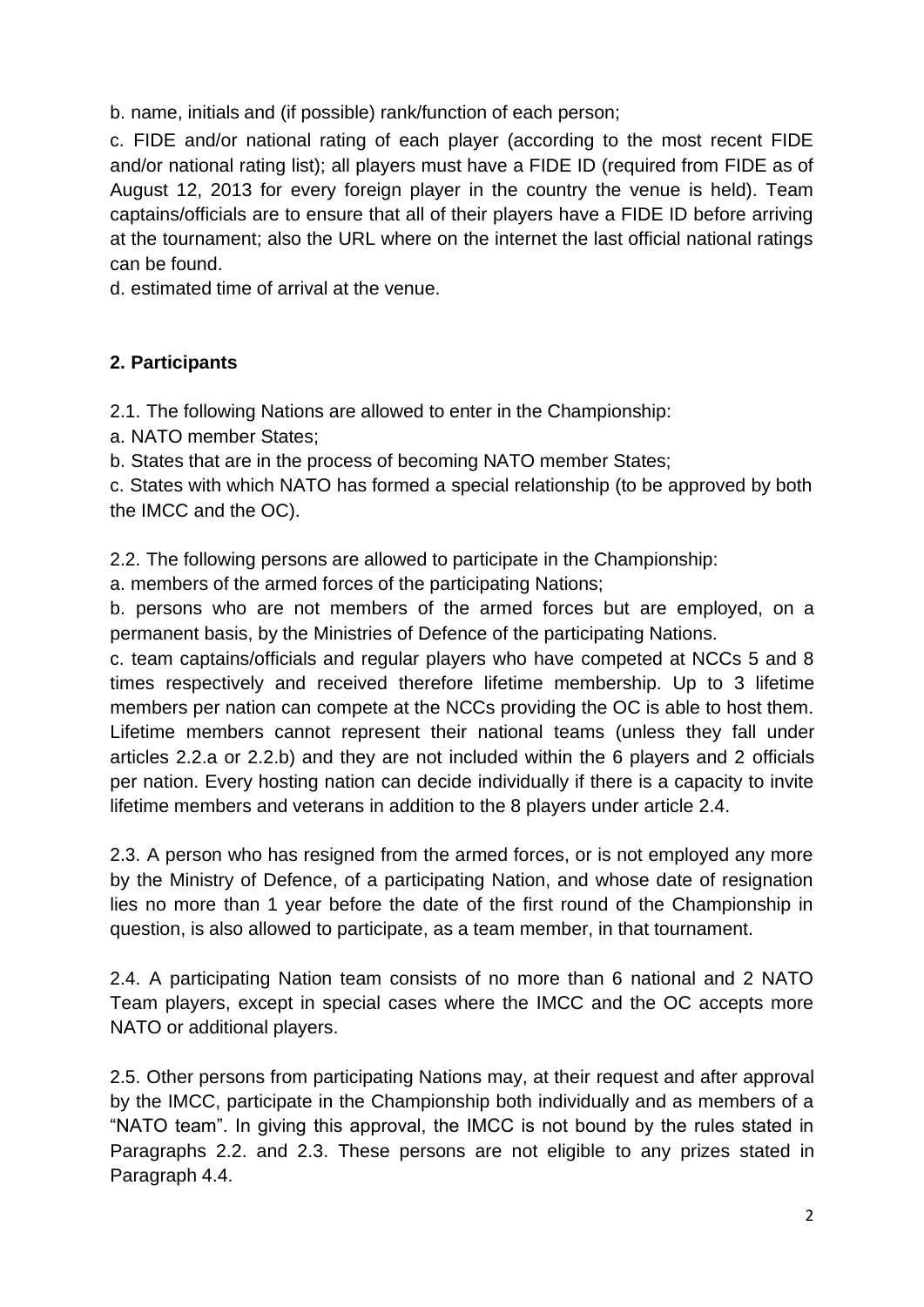# **3. The NATO Chess Championship**

3.1. The NCC has a duration of no more than 5 workdays.

3.2. The Championship consists of 7 rounds. No more than 2 rounds are to be played on the same day.

3.3. The Championship consists of an Opening Ceremony, a Closing Ceremony and a Photo Session. During these events, participating players and/or officials who are members of armed forces are obliged to wear their daily uniforms. Other participating players and/or officials are obliged to wear corresponding attire. The OC may ask participating military and civilian players and/or officials to wear uniforms or corresponding attire on other occasions.

3.4. Before the start of a Championship a meeting will take place between the IMCC, the OC and the team captains. During this meeting, decisions will be taken on at least the following issues:

a. forming of an Appeal Committee for the Championship, which will (in principle) consist of one player per each participating nation;

b. approval of the Championship program and domestic regulations.

## **4. Tournament regulations**

4.1. The Championship is being played in accordance with the FIDE Laws of Chess approved by the last General Assembly to date.

4.2. The Championship is an individual, Swiss competition. The winner of the Championship will be named NATO Chess Champion.

4.3. The Championship is a team competition as well. The four best individual scores of a participating Nation will count for the team score. The nation of the winning team will be named NATO Chess Team Champion.

4.4. There will be prizes for the three best individual players and for the three best teams.

4.5. There may be other prizes, given by the OC.

4.6. The tournament pairings are done by a universally recognized computer pairing program, if possible endorsed by FIDE. The pairings will take place well before the start of each round in order to give the players time to prepare.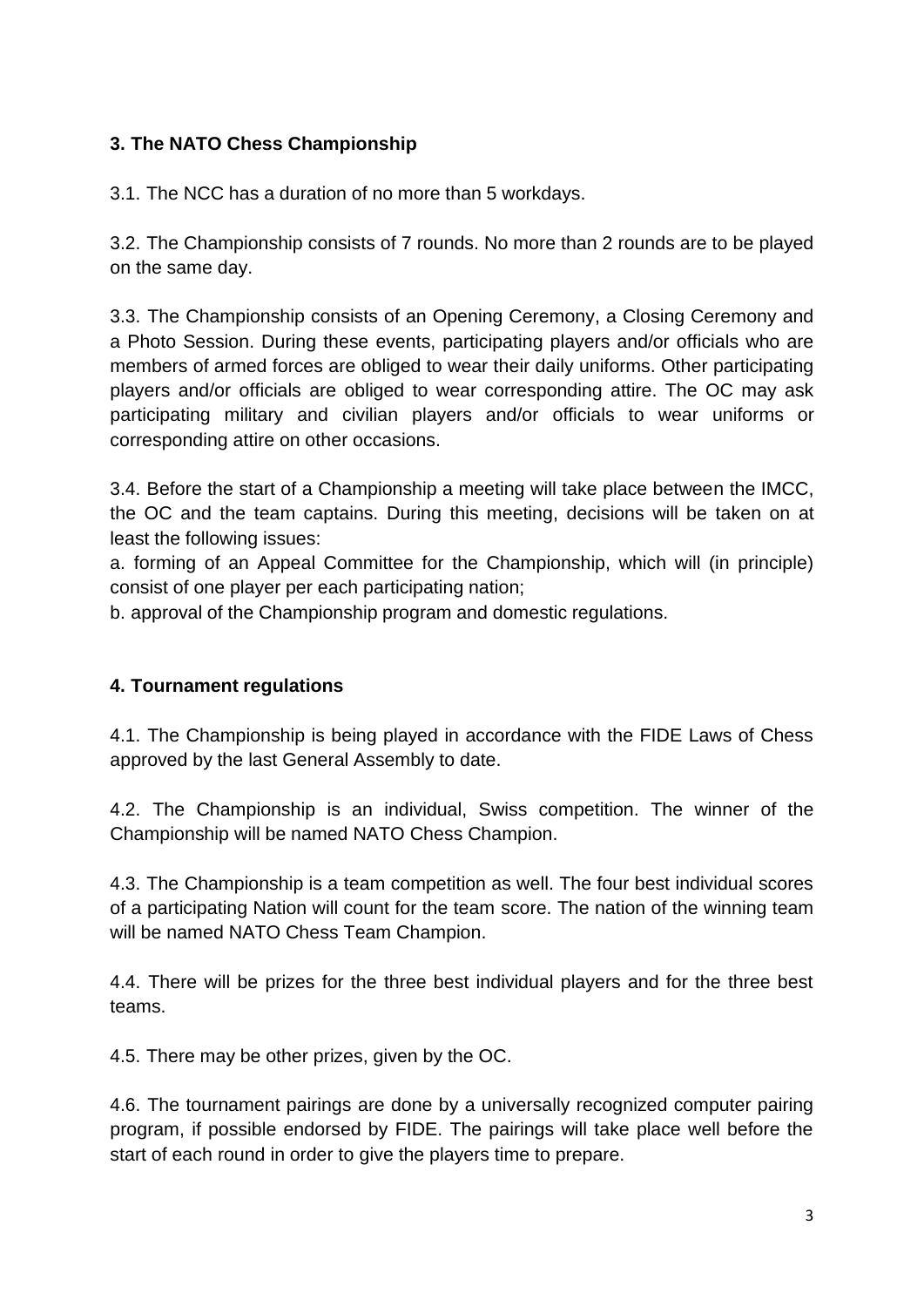4.7. No player will meet a player of his own nationality. The players forming a "NATO team" or a "veteran team" will not play against each other, except in the last 3 rounds in cases in the bottom half of the pairings.

4.8. To derogate from FIDE Article 6.7 the regulations of the NCC allow an absence of 30 (thirty) minutes after the start of the round before the game will declared lost for the absent player(s).

4.9. The rate of play for each player is 90 minutes for the entire game plus 30 seconds increment per move starting from move one.

4.10. Each player is required to record the entire game (his own moves and those of his opponent) in the correct manner, move after move, as clearly and legibly as possible, in the algebraic notation, on the scoresheet provided by the organisation.

4.11. Immediately after finishing the game, each player has to confirm its correctness by putting his signature on both original score sheets. The originals of both score sheets are to be handed over to the arbiters as soon as possible.

4.12. In case of equal results in the final ranking, the following rules come into effect:

Individual ranking:

- Buchholz;
- Median Buchholz;
- direct comparison;
- number of wins;
- number of wins with Black;
- decision by casting.

Team ranking:

- Buchholz;
- Median Buchholz;

- the results of the fifth or (after that) sixth player are considered (only if present in all the teams involved);

- decision by casting.

#### **5. Responsibilities of the OC during the Championship**

5.1. The OC of a NATO Chess Championship is responsible for the course of that Championship.

5.2. The OC will take care of proper and sufficient food, lodging and other facilities in connection with the physical well being of the players and officials.